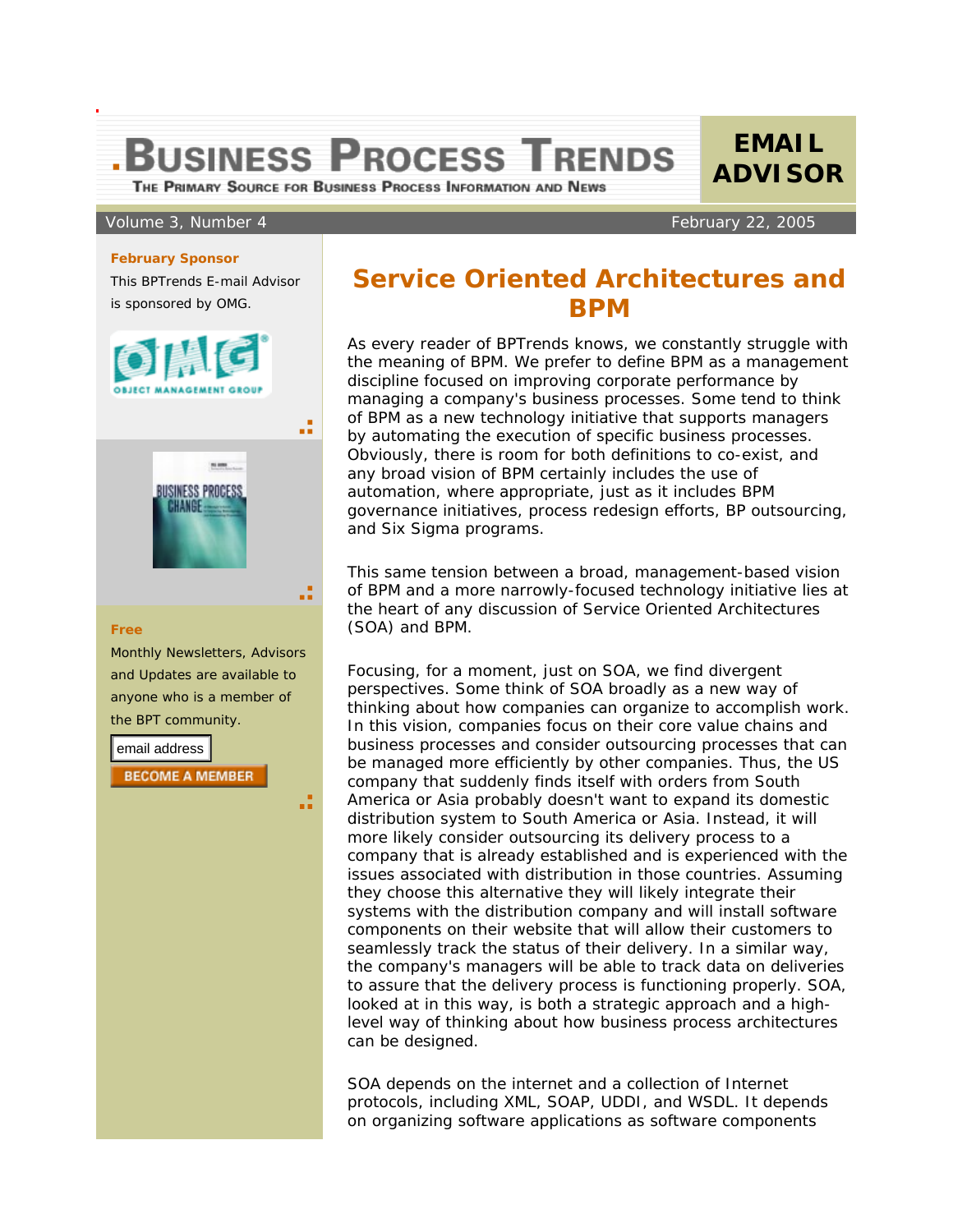that can be called via the Web. A manager considering how his or her company can outsource business processes while still maintaining control over the outsourced processes doesn't need to know all of the technical details. He or she simply needs to know that SOA will support new strategies that will improve corporate performance.

SOA meets BPM when one thinks about exactly how a business process will be distributed between a company and the outsourced company providing a service. Those involved in the development of SOA standards recognized this when they added BPEL4WS to the stack of internet protocols. Similarly, BPMI.org has worked to create BPMN, a notation that can be used to graphically represent distributed business processes. Managers responsible for specific processes will need to learn how to read high-level BPMN diagrams (flow charts) and IT developers will eventually need to understand the integrities of BPEL.

The real question, however, in any given discussion of SOA and BPM, is whether one is talking about strategic and process design issues, or whether one is talking about the specifics involved in linking systems together with BPEL code. Those who think of BPM as a management discipline will focus on the former. Those who think of BPM as a technology will spend their time focused on the latter. Those who want to sell SOA to senior management are well advised to focus on the former.

One of the email discussions we are currently following has several sophisticated corporate IT managers engaged in a very technical discussion about the exact nature of the components one uses in SOA and there are several other websites and discussion groups focused on how WSDL and BPEL work. These are important issues that need to be completely understood by those responsible for the development of software to implement SOA applications, but they are technical concerns and not management concerns.

>From our perspective, the interesting thing about SOA is that it allows senior executives and managers to reconsider their business strategies and design new, more effective business processes. Like any new way of thinking, it requires some new language to allow people to discuss how the new architecture will work. Everyone seems to agree that the best way of conceptualizing how SOA works is to start with a business process architecture and then divide that overview into core processes and subprocesses that will be maintained by the company, and processes that will be provided by others. From this perspective, a service is simply a process or set of processes that another company will provide. From a design perspective it's almost irrelevant that the service is being packaged as a software component and accessed via the Web.

We don't want to trivialize the technology that has made SOA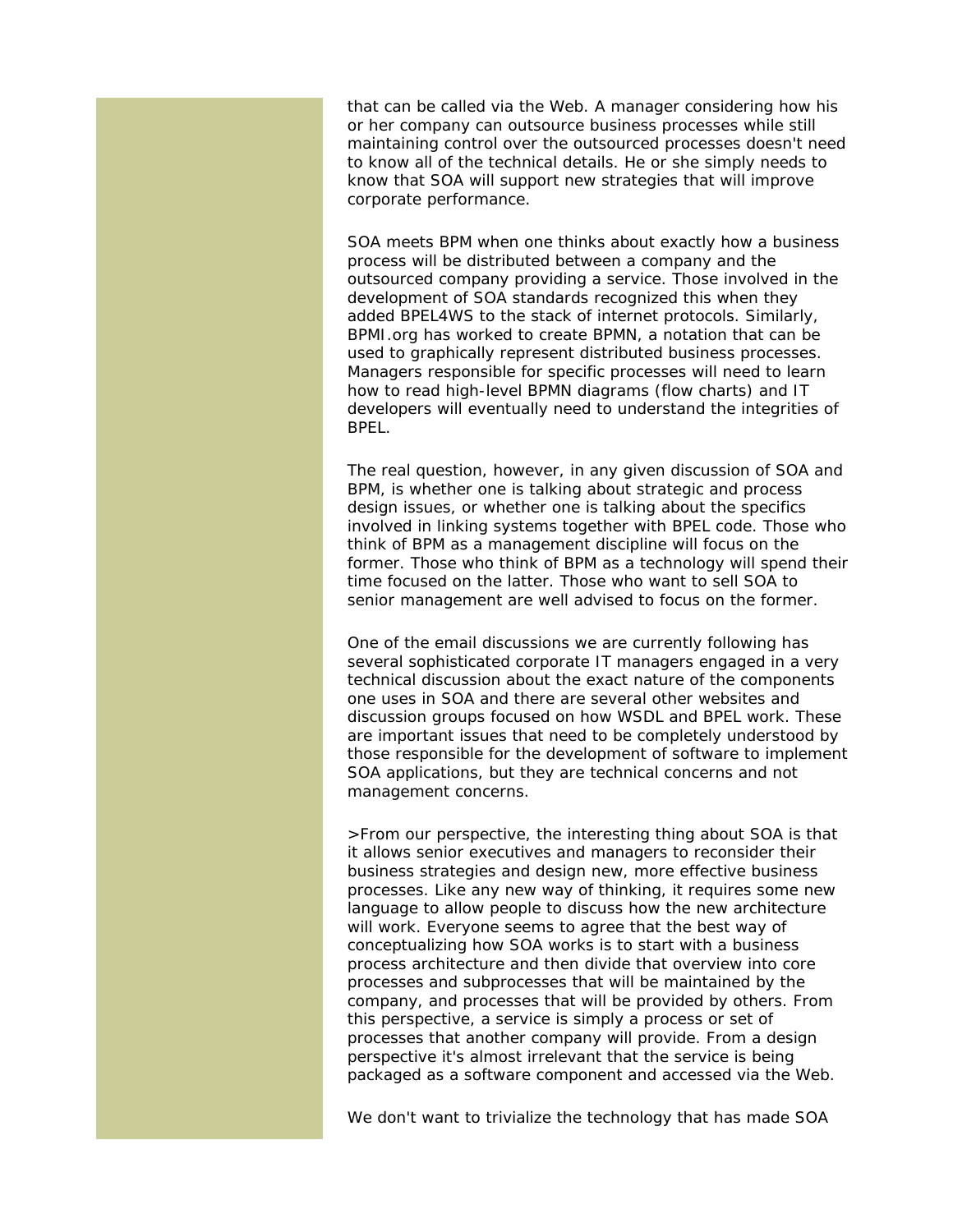possible or the effort required to use a BPM Suite to develop a distributed SOA application. Before the internet and XML it was difficult and expensive to link software components together. Software integrators were faced with complex systems of proprietary technologies and every potential solution required considerable attention. Today, corporate integrators increasingly rely on the internet and XML and are able to link systems together throughout the world with almost the same ease that they formerly linked together PCs within a single office building. We aren't suggesting that a worldwide system development effort is trivial, but it is much easier than it was a few years ago, and this is primarily the result of the technology breakthroughs that most people now refer to as SOA.

On the other hand, once business managers realize that cell phones and TV are available they begin exploring the benefits of using these technologies for business purposes. But, they are not interested in an in-depth understanding of the underlying technology that makes these benefits possible.

SOA is not quite as well understood or accepted as TV or cell phones. The best technologists at most large companies are still struggling to determine just how effective and efficient SOA can be. They are engaged in discussions, as we already noted, struggling to define the specifics of SOA. Standards play a major role in this effort.

Unfortunately, too many business discussions get bogged down in the details that are only of concern to technologists. SOA, from a business perspective, is simply a new technology that makes new strategies possible and relatively inexpensive.

If one focuses on BPM as a technology, one can wax eloquent about how BPM is facilitated by SOA and how the internet and XML are integral to the success of BPM. We've published a lot of material on BPTrends that will help readers understand the technical aspects of SOA and BPM. We've begun to wonder, however, if the focus hasn't become too technical.

If one thinks of BPM more broadly, SOA is simply one more technology that makes new and, in some cases, better business process designs possible. Those who focus on BPM as a management philosophy are concerned with productivity and performance, on improving customer satisfaction, and on increasing the efficiency of key business processes to assure competitive advantage and improved ROI. Being able to more easily outsource subprocesses while simultaneously being in a better position to monitor the outsourcer is a very good thing. But the emphasis, for those seeking to enlist the support of senior management, needs to be on processes and productivity, not on the details of the underlying technology.

 **:: [email us](mailto:cwolf@bptrends.com)**

'Til next time,